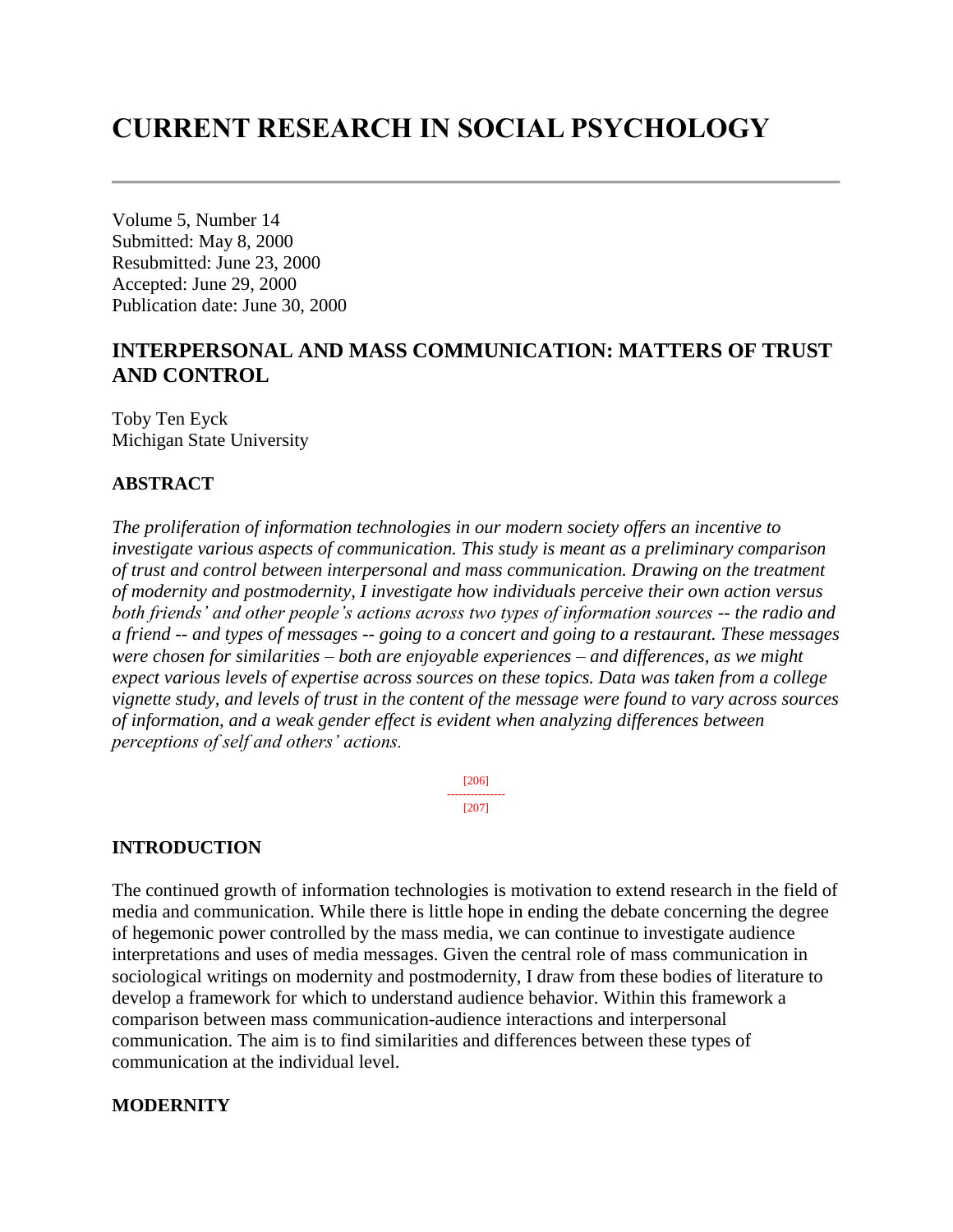Modernity is characterized by the integration of social institutions which wield hegemonic power over individuals (Giddens 1991; Shils 1982). The mass media represent one of these institutions, though the depth and direction of control has been constantly debated (e.g., Fiske 1992; Gamson et al. 1992; Morley 1980). Whether researchers felt that the media was omnipotent (e.g., Bagdikian 1992; Marcuse 1964; Mitroff and Bennis 1989) or played only a part in constructing realtiy (e.g., Gamson 1992), this institution received a great deal of attention from all sides of this debate. The following is only meant as a small depiction of this literature.

Hardt (1992) has pointed out that many of the critical approaches to modern mass media have argued that mass communication in modern society was developed to help convey the needs of industry and the politics of the day. These needs, in turn, were based on pragmatic demands such as control over market share and successful political campaigns. This leads, according to the Frankfurt school (Frankfurt 1972), to audiences which need quick-fixes and seek these from those in positions of authority which appear within the channels of mass communication. We become cultural dupes at the mercy of our cultural and technocratic leaders.

> [207] --------------- [208]

Giddens (1991) has taken a somewhat different approach to the role of the mass media in a modern society. According to Giddens, audience members still seek advice from experts found amongst the airwaves and pages of the mass media (including mass produced self-help books), but their goal is to learn how to avoid risky situations. This aversion to risk is a result of vicarious experiences gained through consumption of mediated images. With the proliferation of mass media channels (newspapers, radio, television, cable, Internet, etc.), modern audiences are inundated with images from around the world which often portray the violence done to -- and often by -- humanity (wars, famine, transportation accidents, natural disasters, etc.). Given the feelings of proximity which accompany these media images and stories, audience members feel threatened by circumstances which are beyond their control. They are forced to turn to technocratic experts to tell them what is safe and what to avoid.

Thompson (1995) views the mass media as an institution which has reordered time and space within modern society. Media consumption has become "a routine, practical activity which individuals carry out as an integral part of their everyday lives" (38). The outcome of this process is that the mass media now serves as both a producer and mirror of our self-fashioning. While mentioning that other forces do act upon our socialization, Thompson states that "we must not lose sight of the fact that, in a world increasingly permeated by the products of the media industries, a major new arena has been created for the process of self-fashioning" (43).

For each of these authors, the mass media have become both a cause and outcome of modern society. The various organizations that make up this institution have become a source of information that people use to make sense of their lives, and well as a tool for those in power to control their constituents. Not everyone, though, agrees with this approach. For some, the media are polysemous, and always have been (e.g., Gamson et al 1992), while others argue that life experiences shape media consumption as much, if not more, than the media shapes our life experiences (e.g., Fiske 1992; Hoijer 1992). For others, the transition to a postmodern society has changed the role of the mass media.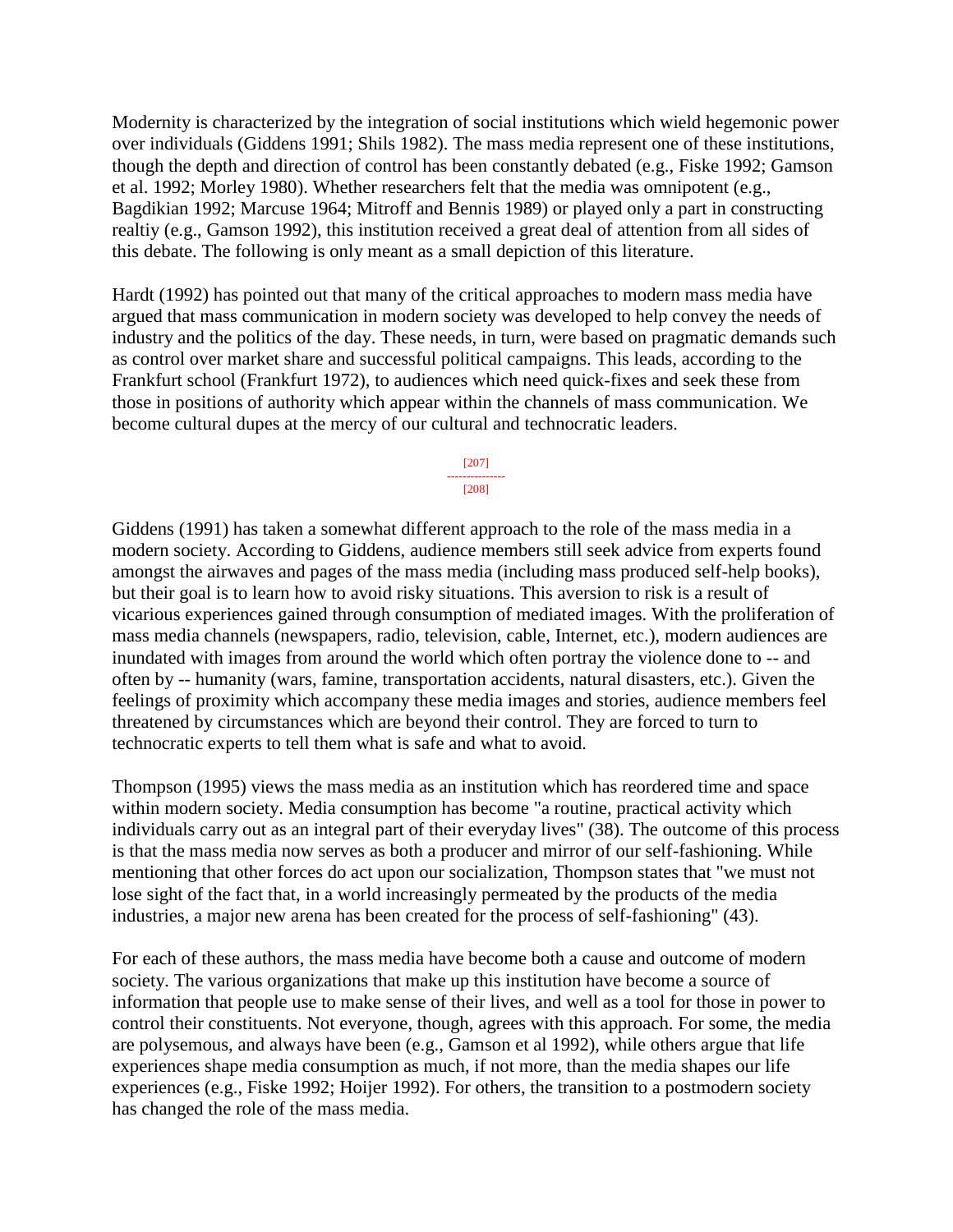**POSTMODERNITY**

Postmodernity, as compared to modernity, is typified by a return to, or celebration of, individual freedom, though some writers feel that much of that freedom often imitates popular cultural icons (e.g., Bauman 1992). According to Lyotard (1993), the postmodern era is characterized by the emancipation from the stranglehold of science, progress, and other hegemonic powers. This is not to mean that technology vanishes or that audience members automatically challenge new technological innovations. What it does mean, however, is that new technology is not automatically thought of as progress. For an information medium whose lifeblood is technological, this can be problematic.

Gergen (1999) has argued that postmodern media technology has undermined the individual as the original moral center of society. The reasons for this contention includes plasticity – the increased speed of information dissemination offers new and unique ways to combine experiences – and, transience – new identities are formed and dissolved at a quicker pace than in the past. These tendencies of current information technologies has the effect of erasing a core self within the individual, which is the anchor, according the Gergen, of moral identity.

Bauman (1999) charges that postmodern society is a consumer society which has little need for massive, assembly-line industries. The role of the media within this type of society is to bombard the consumer with images of consumer goods; images that raise feelings of inadequacy among consumers until they purchase the commodities. These purchased commodities, in turn, quickly become obsolete, replaced by other needs constructed by marketing departments and placed within the mass media. In the end, consumers are left with little direction in their lives, as well as no precedent or model for how to cope with stability.

> [209] --------------- [210]

In looking at the media and self in postmodern society, Dowd (1996) has gone so far as to argue that much of the sociological and psychological writings in this area are inadequate for explaining our present-day situation. The overabundance of mass mediated messages have taken the form of surrogate parents or friends, and so we no longer have to show our true feelings in public, if we can even fathom true feelings. The outcome of this departure from a true self in every situation is not Gergen's or Bauman's lost, immoral self, but a continuing search for similar individuals. While this search can be partially fulfilled in consuming media images, without interpersonal interactions, the self is never completely fulfilled.

In both of these reviews of modernity and postmodernity -- which is not meant to be representative -- two essential aspects of communication are missing. First, much of the work is conjectural; actual people were never asked to participate in a study. Bauman (1992) has argued that we spend too much time trying to learn about the world through television (or in this case, through reading and writing theoretical treatises on how the mass media communicates information to audiences), and not enough time walking through the streets and learning how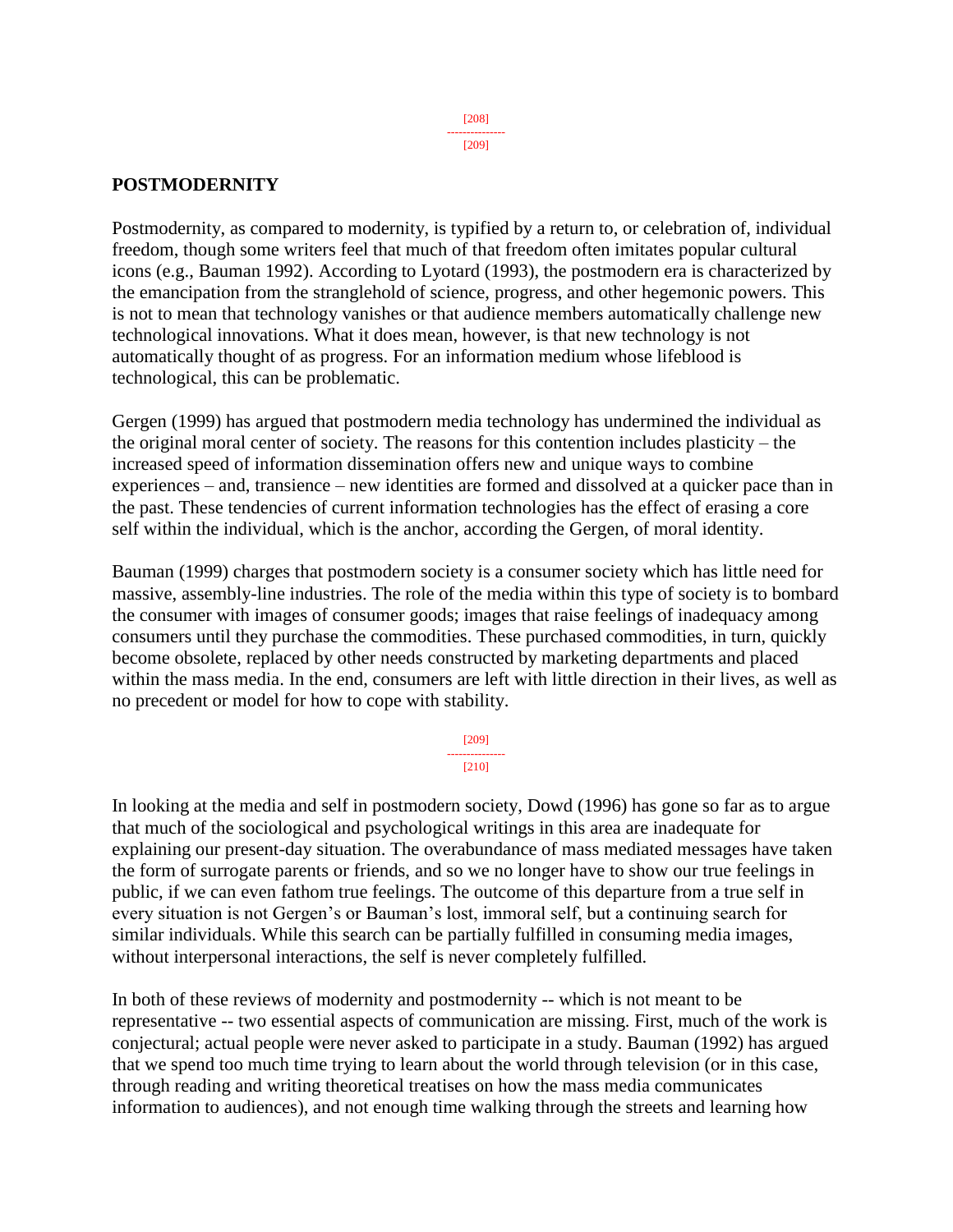society is possible through the observation and study of actual interactions. This ignores any possible differences in audiences, such as racial, ethnic, gender, or regional differentiations. Second, little is said about interpersonal communication. Purcell (1997) has argued that massmediated and interpersonal communication are parts of a dialectic relationship, and dichotomies of these types of communication are based on old or false assumptions. Rubin and Rubin (1985), on the other hand, contend that the mass media cannot attend to all of our needs, forcing us to seek interpersonal communication. Finally, Ten Eyck (1998) has made the distinction between these types of communication in terms of social capital. From the approach, interpersonal communication is directed at mobilizing specific social capital, while mass mediated communication is based on mobilizing some social capital among whatever audience members are listening (reading, viewing, etc.). The methodology used in this study addresses both concerns, and helps to investigate the following hypotheses:

*Hypothesis 1: Respondents treat interpersonal and mass mediated communication the same way when asked to act on the information.*

*Hypothesis 2: Respondents will see little difference between themselves and others acting on information coming through either interpersonal or mass mediated information.*

> [210] --------------- [211]

A null hypothesis in the first case would lead us to argue that we live in a modern society. This line of reasoning is drawn from the contention that within a modern society, the communication process is a two-step process in which community leaders interpret mass communication information and pass these interpretations to their local constituents (Berelson, Lazarsfeld, and McPhee 1954; Katz 1957), while outside voices within a postmodern society are interpreted individually and given equal weight (Bauman 1992). Rejection of the second hypothesis would lend credence to the postmodern world view, as postmodern individuals tend to view themselves as more impulsive and autonomous than their modernist counterparts (Turner 1976). Finally, there are two reasons for using null hypothesis which are typically difficult to prove in these types of studies. First, if a null hypothesis can be rejected, it strengthens the substantive hypothesis (Frankfort-Nachmias 1997). Second, by using null hypotheses for both cased, both the modern and postmodern arguments have equal success of being substantiated.

## **DATA AND METHODS**

A vignette based on the third-person hypothesis was given to undergraduate students enrolled in two sociology survey courses at a major southern university in the Spring of 1999.<sup>1</sup> The reason for using third-person research to develop the vignette is that this line of work has dealt with issues of control and trust (e.g., Atwood 1994; Duck and Mullin 1995; Gunther 1991; Ten Eyck 1998). A total of 306 students took part in the vignette study during class time, of which 305 identified their gender (196 females and 109 males). Students did not receive extra credit for their participation.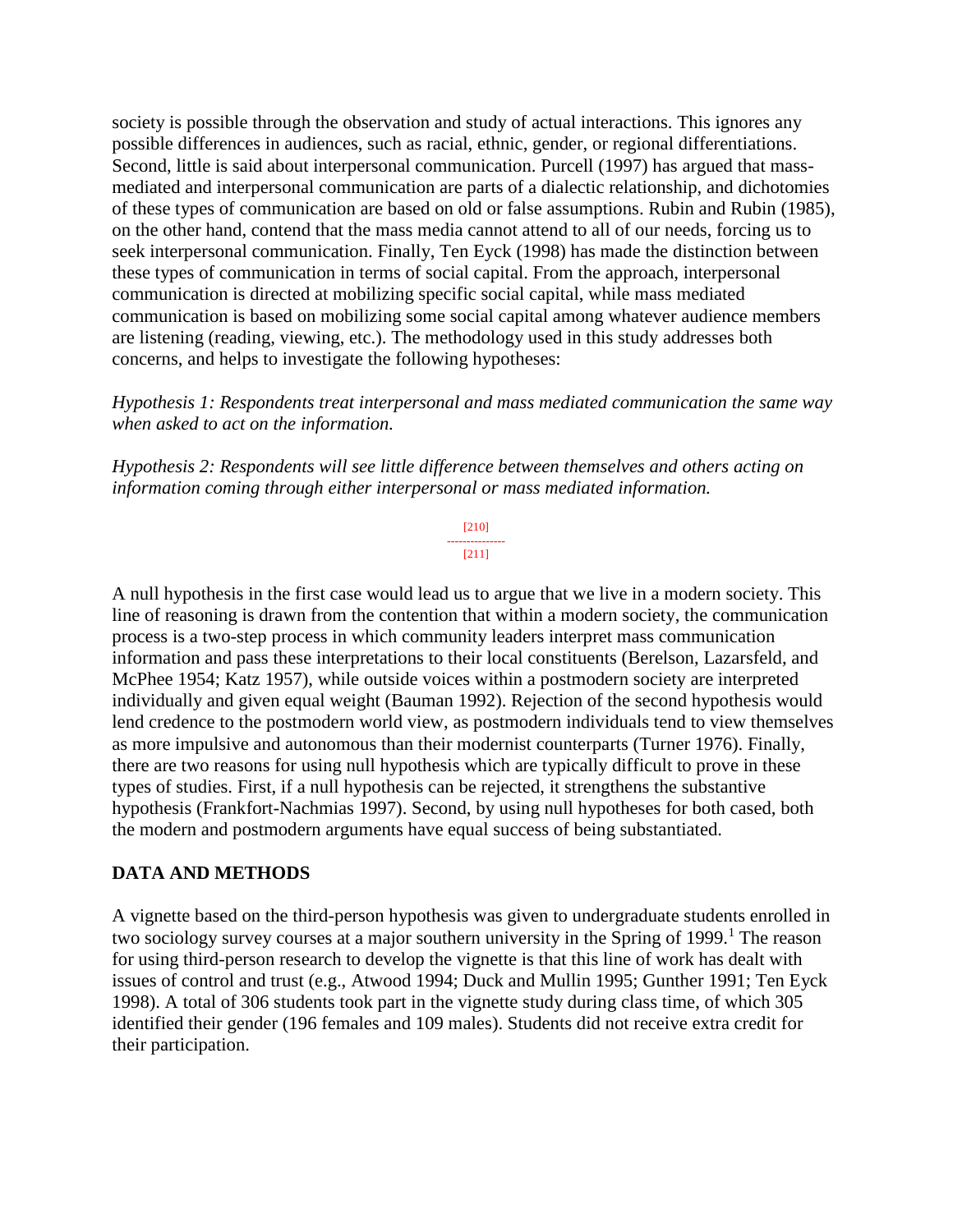Four separate vignettes were randomly distributed in each class. In each case, respondents were asked to imagine they had heard from either a friend or the radio about either a free concert or a new restaurant. In the case of hearing from a friend, they received a phone call from their friend and had to make a decision in the next half-hour to an hour on whether they would act on the information.<sup>2</sup> When hearing the information on the radio, it was either a commercial for the free concert or a "great new restaurant" in town. Again, respondents had only an hour to decide to act on the information.

> [211] --------------- [212]

Respondents were then asked to choose between four different possible responses to the message. These responses included "go to the [concert or restaurant] alone"; "ask a friend to go to the [concert or restaurant], but still go even if they are unwilling to go"; "ask a friend to go to the [concert or restaurant], and stay home if they do not want to go"; and, "do not go to the [concert or restaurant]." The middle two responses were collapsed into a single category to reflect that action would possibly depend on the action of others.

After giving a course of action for themselves, respondents were asked whether or not they thought (1) their friends and (2) most other people would go to the event. These questions were asked on a three-point scale: "More Likely to Go" (+1 to self action) to "No Difference" (+0 to self action) to "Less Likely to Go" (-1 from self action). Respondents were also asked about their frequency of going out to eat or attending concerts, $3$  the amount of trust they gave to information coming from friends and the radio about either concerts or restaurants, how many hours a day they listen to the radio, their gender, age, year in school, and major.

The purpose for these vignettes was to set out scenarios that realistically could be acted upon by college students (as compared to vignettes concerning issues such as biotechnology or political actions). In addition, both situations could be considered positive, in that most people view going to a restaurant or concert as a form of entertainment. At the same time, these two types of activities may be dissimilar enough that different information sources would be sought for validation. This offers the opportunity to investigate if the content and context of information are treated differently across situations that are somewhat similar.

## **RESULTS**

I was interested in using very specific situations to investigate how people use and act on information. Earlier studies have investigated general perceptions concerning the power of the media (e.g., Fields and Schuman 1976; Gunther 1991), but if we assume audience members are active participants in the media process, then we cannot assume they are decoding each message in the same way -- a postmodernity approach to the mass media. Table 1 reports information concerning reactions to whether the respondent thought s/he would act on the information, as compared to friends and general others. This is the classical third-person approach to media studies, and gives us some insight into the amount of control individuals felt they have concerning mass mediated and interpersonal information.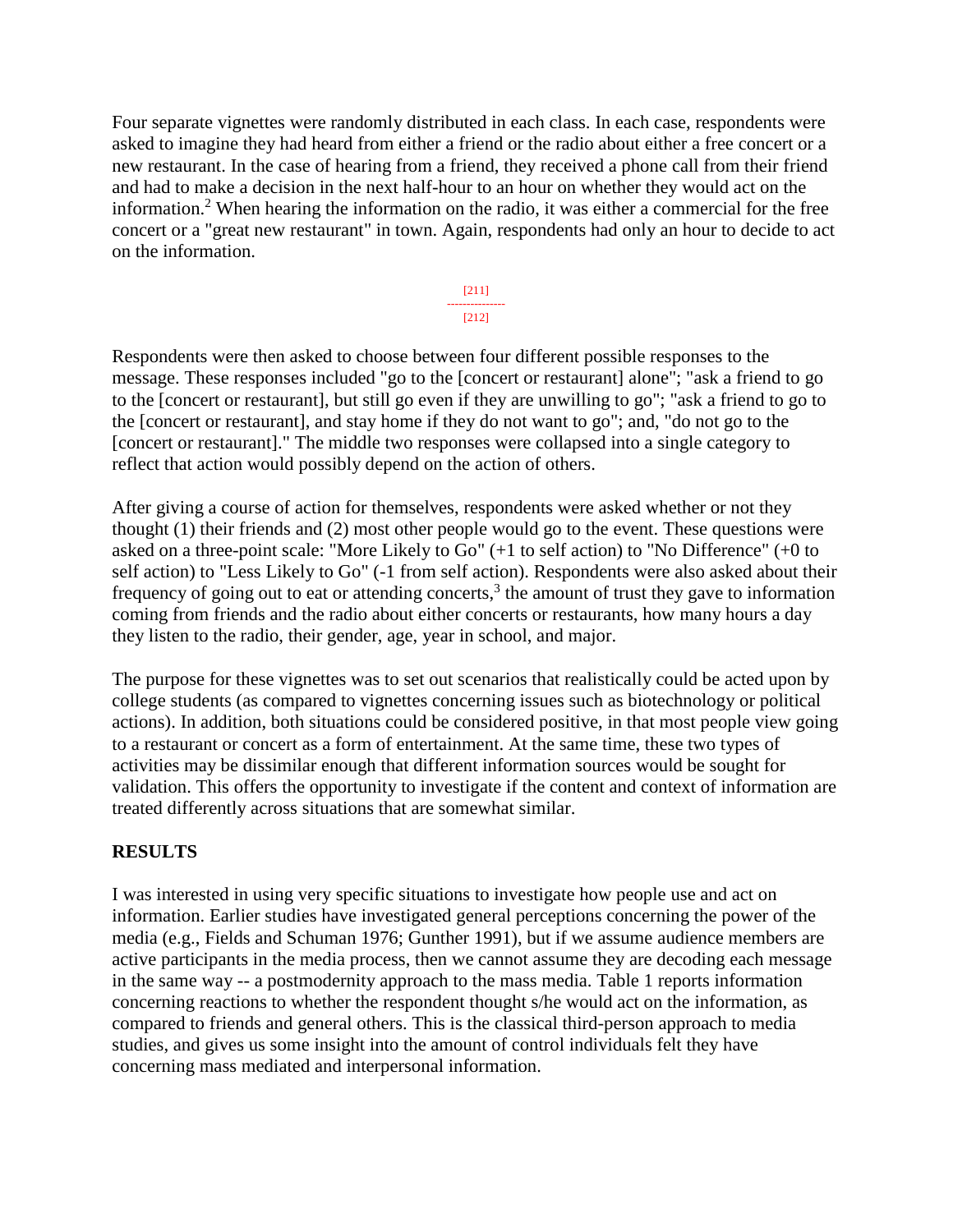#### [212] ---------------

#### [213]

| Situation                                                           | <b>Self</b> | Friend                                        | <b>Others</b>                                 | ${\bf N}$ |
|---------------------------------------------------------------------|-------------|-----------------------------------------------|-----------------------------------------------|-----------|
| Overall                                                             | 2.21        | 2.19                                          | $\overline{a}$                                | 303       |
|                                                                     | 2.22        | $\overline{a}$                                | $2.05***$                                     | 281       |
| <b>Concert</b>                                                      | 2.25        | 2.23                                          | $\mathbb{L} \mathbb{L}$                       | 152       |
|                                                                     | 2.25        | $\overline{a}$                                | $2.03***$                                     | 147       |
| <b>Restaurant</b>                                                   | 2.18        | 2.15                                          |                                               | 151       |
|                                                                     | 2.19        | $\mathbb{L} \mathbb{L}$                       | $2.07*$                                       | 135       |
| <b>Hearing</b><br><b>Information from</b><br>the Radio              | 2.19        | 2.15                                          | $-$                                           | 146       |
|                                                                     | 2.20        | $-$                                           | 2.15                                          | 135       |
| <b>Hearing</b><br>Information from a<br><b>Friend</b>               | 2.24        | 2.23                                          | $\mathord{\hspace{1pt}\text{--}\hspace{1pt}}$ | 157       |
|                                                                     | 2.25        | $\mathbb{L}^{\mathbb{L}}$                     | 1.96***                                       | 147       |
| <b>Hearing about a</b><br><b>Restaurant from a</b><br><b>Friend</b> | 2.21        | 2.24                                          | --                                            | 72        |
|                                                                     | 2.23        | $\overline{a}$                                | 1.91***                                       | 66        |
| <b>Hearing about a</b><br><b>Concert from a</b><br><b>Friend</b>    | 2.26        | 2.22                                          | $\mathord{\hspace{1pt}\text{--}\hspace{1pt}}$ | 85        |
|                                                                     | 2.26        | $\overline{\phantom{a}}$                      | $2.00***$                                     | 81        |
| <b>Hearing about a</b><br><b>Restaurant from the</b><br>Radio       | 2.15        | 2.08                                          | --                                            | 79        |
|                                                                     | 2.16        | $\mathbb{L}^{\mathbb{L}}$                     | 2.22                                          | 69        |
| Hearing about a<br><b>Concert from the</b><br>Radio                 | 2.24        | 2.24                                          | $-$                                           | 67        |
|                                                                     | 2.24        | $\mathord{\hspace{1pt}\text{--}\hspace{1pt}}$ | 2.08                                          | 66        |

### **Table 1. Comparisons between Self, Friend, and Others on Action-Orientations**

\* p < 0.10; \*\* p < 0.05; \*\*\* p < 0.01

[213] --------------- [214]

The first thing that is noticeable in Table 1 is the lack of differences between the perceived action of self and friends. In no case is the difference between these two perceptions statistically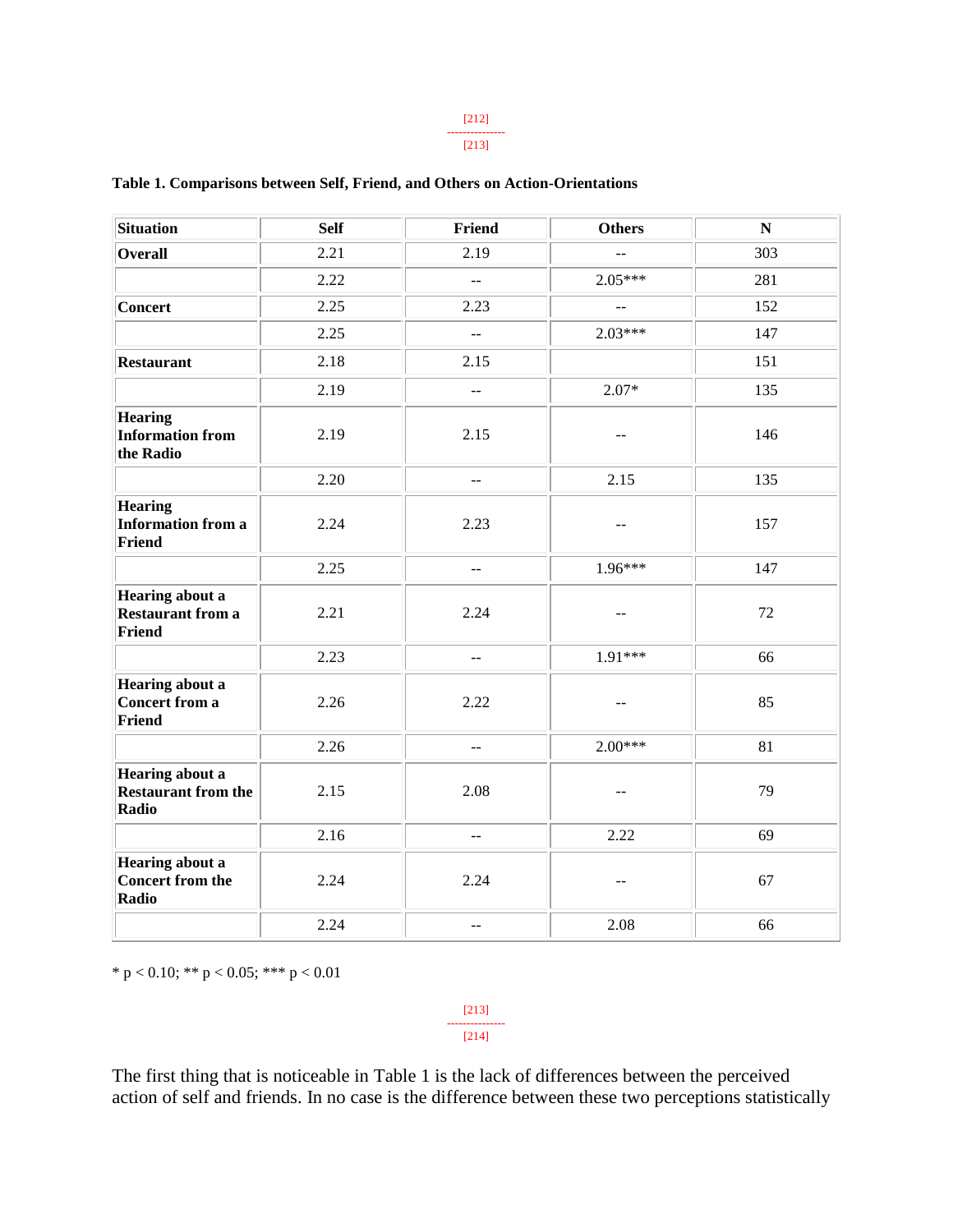significant, and in only one situation – hearing about a restaurant from a friend – is there even a suggestion of a third-person effect. The differences between the perceived action of self and general others are more pronounced – six of the nine differences are statistically significant at the .10 level or greater. In each case, respondents felt they were more likely to go to either event as compared to others. While the higher scores for action would support the modernity view of mass media information, the fact that there are significant differences between self and others highlights an active -- postmodern -- process of interpretation.

At this point it is important to look more closely at the sources of information. Earlier work on mass-mediated versus interpersonal communication argued for a two-step process in which leaders took mass-mediated information and passed it on to their followers (e.g., Berelson, Lazarsfeld, and McPhee 1954; Katz 1957). The rise and spread of mass communication since the 1940s and '50s, though, has called into question the intermediary role of receiving mass mediated information. The majority of citizens in most industrialized countries can now attend to mass communicated messages, often times even if they do not want to participate (Thompson 1995). It is still up to the individual as to how much trust they put in the context of messages. Table 2 gives the mean levels of trust for information coming from friends and the radio concerning concerts and restaurants.

### **Table 2. Levels of Trust Across Source and Situation**

| <i>Source</i> | Concert | <b>Restaurant</b> |     |
|---------------|---------|-------------------|-----|
| Friend        | 3.08    | $3.24***$         | 306 |
| Radio         | 3.50    | $2.69***$         | 305 |

[214] --------------- [215]

\* p < 0.10; \*\* p < 0.05; \*\*\* p < 0.01

In both cases there is a statistically significant difference  $(p < .01)$  between the level of trust in the information coming from friends and the radio, *but it is not in the same direction*. Respondents had the most trust in the radio when hearing about a concert, and least likely to trust the radio when hearing about a restaurant. This does not fit the profile of a passive mass audience, as the most extreme scores of trust were given to information carried by the radio. If this finding is generalizable in any sense, it points to a society of postmodern audience members. Of course, the findings may be different in the information tested concerned a risky situation.

Finally, I wanted to investigate possible factors that may have any effect on perceptions of action, as well as differences between perceptions of self action and others. Given the small different between the perceived action of self and friends, I only investigate the action of self and general others. The next two tables each contain four OLS regression models (Table 3 -- self actions and Table 4 -- others' actions). The first model in each table shows action regressed on the situation, source of information, the frequency of attending concerts or going to restaurants, the amount of radio listened to each day, the amount of trust in the radio, the amount of trust in friends, year in school, and gender. The second model contains an interaction term of source x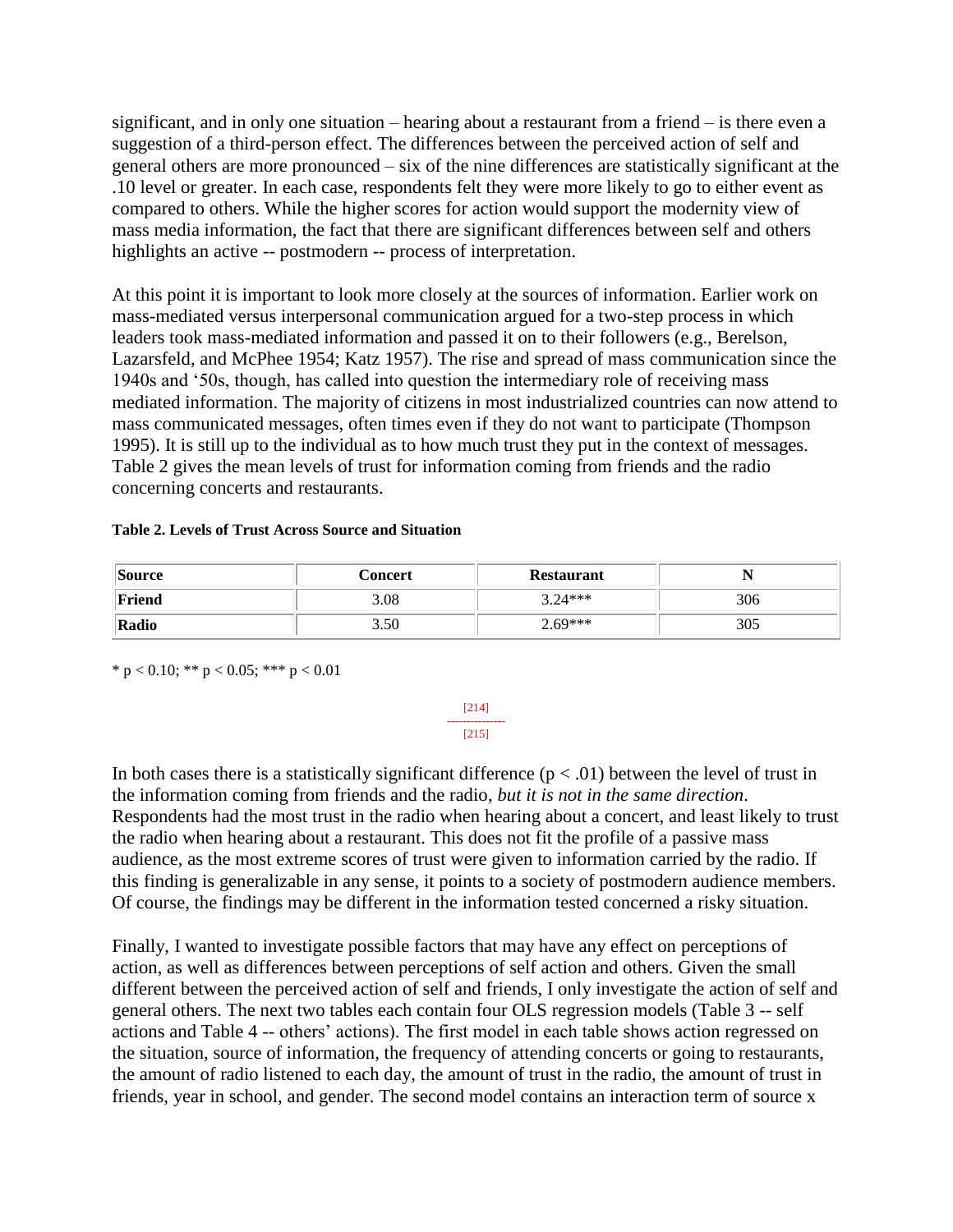gender; the third contains an interaction term of situation x gender; and, the fourth model contains an interaction term of source x situation.

The best predictor of self action in the first model of Table 3 is how often respondents attend these types of events. This is evidence of how media messages are used, and compliments work on the knowledge-gap hypothesis in which people pay more attention to information in which they are interested (e.g., Chew and Palmer 1994). The amount of trust respondents have in their friends is also positively related to self action, which is likely an outcome of having more trust in friends in terms of hearing about restaurants, though the weak, positive relationship with the situation variable is evident that respondents were more likely to see themselves going to the concert, which may be a consequence of relying on college students in this specific vignette study, or that the concert was free.



The second model in Table 3 contains the interaction term of source x gender. Work on the thirdperson hypothesis has not found any differences between males and females (Tiedge et al. 1991). At the same time, research has found gender differences in using and acting on information, such as women being more likely to take suggestions made by others into account as compared to males (Ibarra 1997; Ridgeway, Johnson, and Diekema 1994). As mentioned, the work reviewed for this study in the area of modernity and postmodernity has not made any kind of comparisons between audience members. Still, enough evidence exists to continue looking for gender differences, which led me to investigate gender differences across sources and situations. The interaction term is significant but weak, which points to a possible small interaction between gender and source of information on self action. The interpretation of this effect must include the constant term, source and gender variables, and interactive term. Since these are dummy variables, the constant term becomes the effect of females (gender  $= 0$ ) hearing the information from a friend (source  $= 0$ ) on self action. The source variable is the additional effect of females (gender  $= 0$ ) hearing the information from the radio (source  $= 1$ ), which is not significantly different from females hearing the information from a friend. The gender variable is the effect of men (gender  $= 1$ ) hearing the information from a friend (source  $= 0$ ) and added to the constant term, again not significantly different than women hearing from a friend. The interaction term becomes the effect of men (gender  $= 1$ ) hearing the information from the radio (source  $= 1$ ) added to all other terms, since values of both variables are 1. This is a weakly significant negative interaction, with the largest difference between men hearing the information from a friend and men hearing the information from the radio.

The third model, which contains the interaction term of gender x situation, and the fourth model, which contains the interaction term of situation x source, do not contribute much in terms of stronger predictions given the added complexity of the interaction terms. Neither interaction term is significant, and the R-squares are not sufficiently higher to warrant including the interaction term.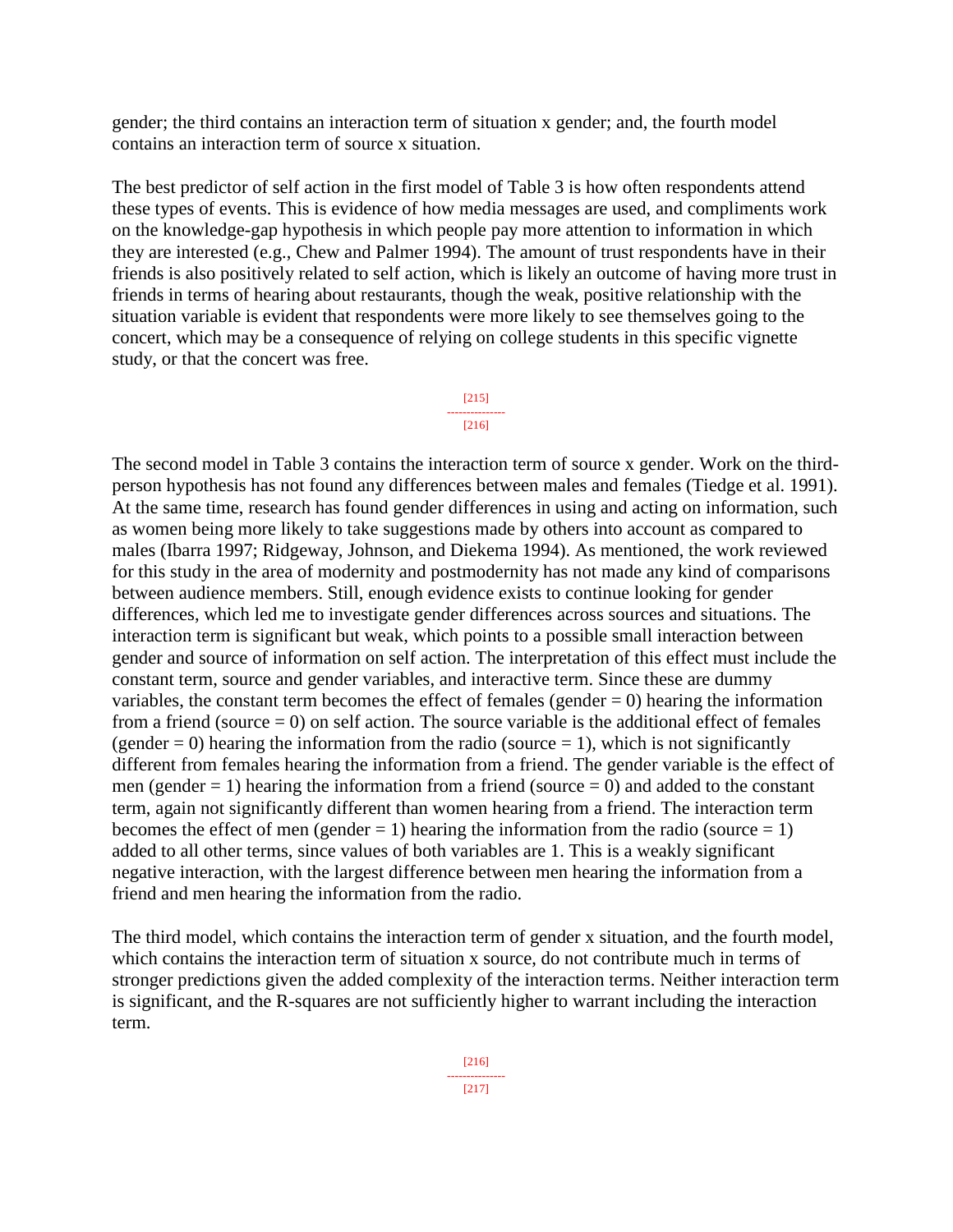#### **Table 3. Regression models for self action**

| <b>Variable</b>                          | Model 1           | Model 2            | Model 3           | Model 4           |
|------------------------------------------|-------------------|--------------------|-------------------|-------------------|
| <b>Situation</b>                         | $.161*$           | $.150*$            | .093              | .127              |
| $(0 =$ Restaurant)                       | (.093)            | (.093)             | (.106)            | (.117)            |
| What was the<br>source<br>$(0 =$ Friend) | $-.062$<br>(.066) | .021<br>(.082)     | $-.056$<br>(.066) | $-.095$<br>(.094) |
| How often do you                         | $.161***$         | $.162***$          | $.157***$         | $.163***$         |
| go?                                      | (.048)            | (.048)             | (.048)            | (.048)            |
| How much radio do                        | .011              | .007               | .010              | .012              |
| you listen to?                           | (.018)            | (.019)             | (.018)            | (.019)            |
| Do you trust the                         | .050              | .060               | .048              | .054              |
| radio?                                   | (.059)            | (.059)             | (.059)            | (.059)            |
| Do you trust your                        | $.171**$          | $.158**$           | $.172**$          | $.168**$          |
| friends?                                 | (.074)            | (.074)             | (.074)            | (.075)            |
| <b>Year in School</b>                    | .032              | $.032*$            | .036              | .032              |
|                                          | (.034)            | (.034)             | (.034)            | (.034)            |
| Gender $(0)$ = Female)                   | .047              | .151               | $-.049$           | .049              |
|                                          | (.070)            | (.094)             | (.098)            | (.070)            |
| <b>Gender x Source</b>                   | $-$               | $-.230*$<br>(.139) | $-$               | --                |
| <b>Gender x Situation</b>                | --                | --                 | .192<br>(.137)    |                   |
| <b>Situation x Source</b>                |                   | --                 |                   | .066<br>(.133)    |
| <b>Constant</b>                          | 1.036***          | 1.019***           | $1.082***$        | $1.047***$        |
|                                          | (.300)            | (.299)             | (.302)            | (.301)            |
| <b>R-square</b>                          | .076              | .084               | .082              | .076              |
| $ {\bf N} $                              | 299               | 299                | 299               | 296               |

\* p < 0.10; \*\* p < 0.05; \*\*\* p < 0.01

[217] --------------- [218]

Table 4 contains the models for predicting other people's actions. None of these models are very strong, as the R-squares of all models never reaches .05. The weak positive relationship in the first model between source and other people's actions does point to a tendency to think that other people will be more likely to act on the radio information as compared to information coming from a friend. The interaction term in the second model is also significant, though weak. The direction of the interaction is now positive, and so the model can be interpreted as males are more likely to think others will act on information coming from the radio than from friends. In addition, the strong, negative effect of gender can be interpreted as males perceive that other people hearing the information from a friend are less likely to act differently than themselves. In the third model, there is no significant interaction effect, though source again is weakly related to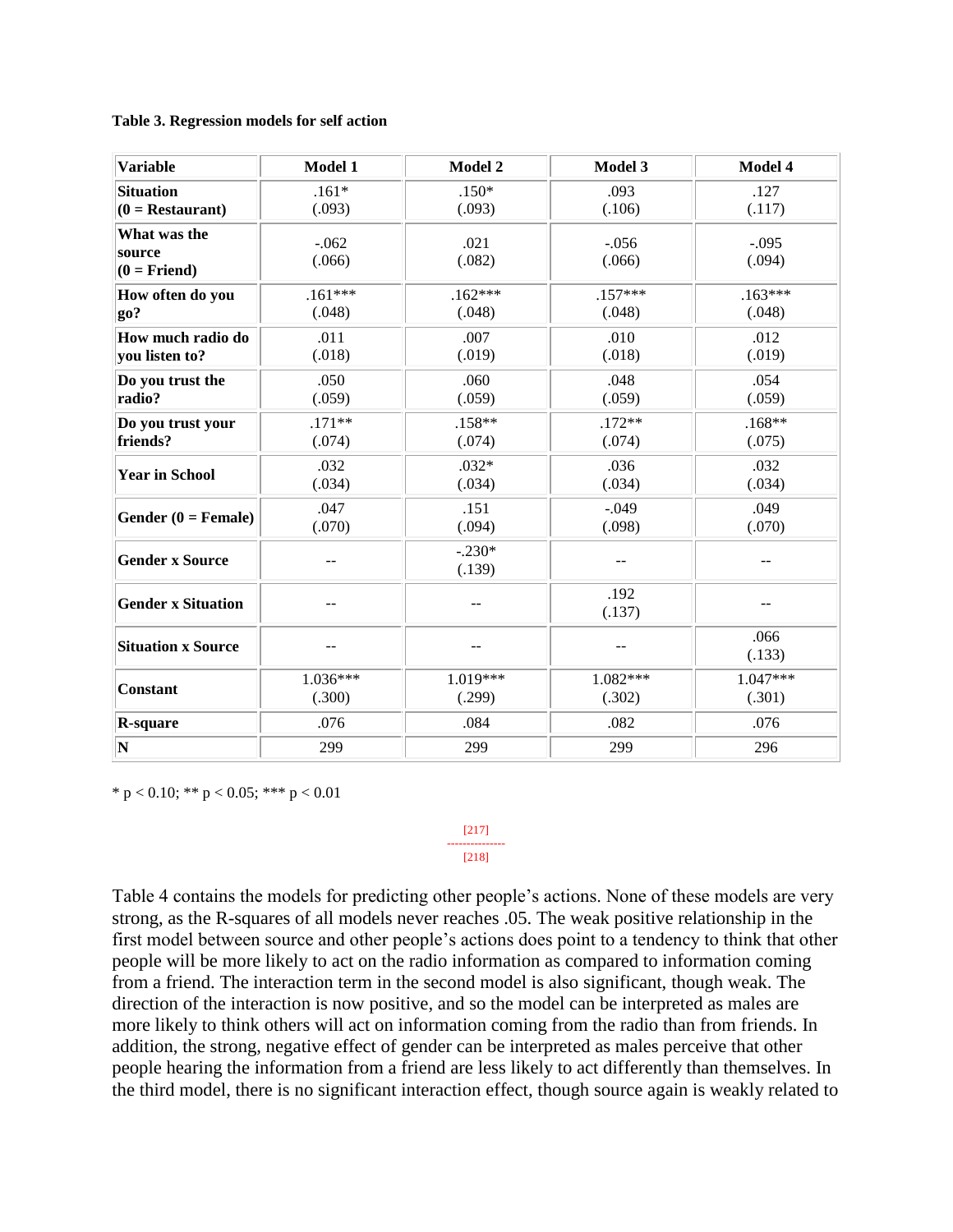perceptions of other people's actions. Finally, while no significant interaction appears in the fourth model, the source variable is significant. The interpretation of this is that when the source is radio and the situation is a restaurant this scenario is significantly different from hearing about a restaurant from a friend (constant term).

| <b>Variable</b>           | Model 1    | <b>Model 2</b>    | Model 3           | Model 4           |
|---------------------------|------------|-------------------|-------------------|-------------------|
| Situation $(0 =$          | .043       | $.069*$           | .060              | .190              |
| <b>Restaurant</b> )       | (.147)     | (.147)            | (.167)            | (.182)            |
| What was the              | $.171*$    | .046              | $.169*$           | $.316**$          |
| source $(0 = Friend)$     | (.103)     | (.128)            | (.104)            | (.148)            |
| How often do you          | .103       | .099              | .105              | .098              |
| go?                       | (.074)     | (.074)            | (.075)            | (.074)            |
| How much radio do         | .030       | .036              | .031              | .031              |
| you listen to?            | (.029)     | (.029)            | (.029)            | (.029)            |
| Do you trust the          | $-.009$    | $-.026$           | $-.009$           | $-.030$           |
| radio?                    | (.092)     | (.092)            | (.092)            | (.093)            |
| Do you trust your         | .100       | .122              | .100              | .106              |
| friends?                  | (.119)     | (.119)            | (.119)            | (.118)            |
| <b>Year in school</b>     | $-.067$    | $-.065$           | $-.067$           | $-.067$           |
|                           | (.054)     | (.054)            | (.054)            | (.054)            |
| Gender $(0)$ = Female)    | $-.122$    | $-.286**$         | $-.097$           | $-.137$           |
|                           | (.111)     | (.149)            | (.157)            | (.111)            |
| <b>Gender x Source</b>    |            | $.361*$<br>(.220) |                   |                   |
| <b>Gender x Situation</b> |            |                   | $-.049$<br>(.218) |                   |
| <b>Situation x Source</b> |            |                   |                   | $-.285$<br>(.209) |
| <b>Constant</b>           | $1.517***$ | $1.539***$        | 1.505***          | 1.496***          |
|                           | (.480)     | (.479)            | (.484)            | (.480)            |
| <b>R-square</b>           | .038       | .047              | .038              | .044              |
| $ {\bf N}$                | 279        | 279               | 279               | 297               |

### **Table 4. Regression models for other people action**

\* p < 0.10; \*\* p < 0.05; \*\*\* p < 0.01

[218] --------------- [219]

## **DISCUSSION**

The debate over whether we are passive (modern) or active (postmodern) audiences continues in many arenas (e.g., Biocca 1988). This study, I think, does show that the modernity approach to the mass media is too constrained by links to a hegemonic view of society. The difference in level of trust in the radio highlights the active interpretation of mass-mediated information, while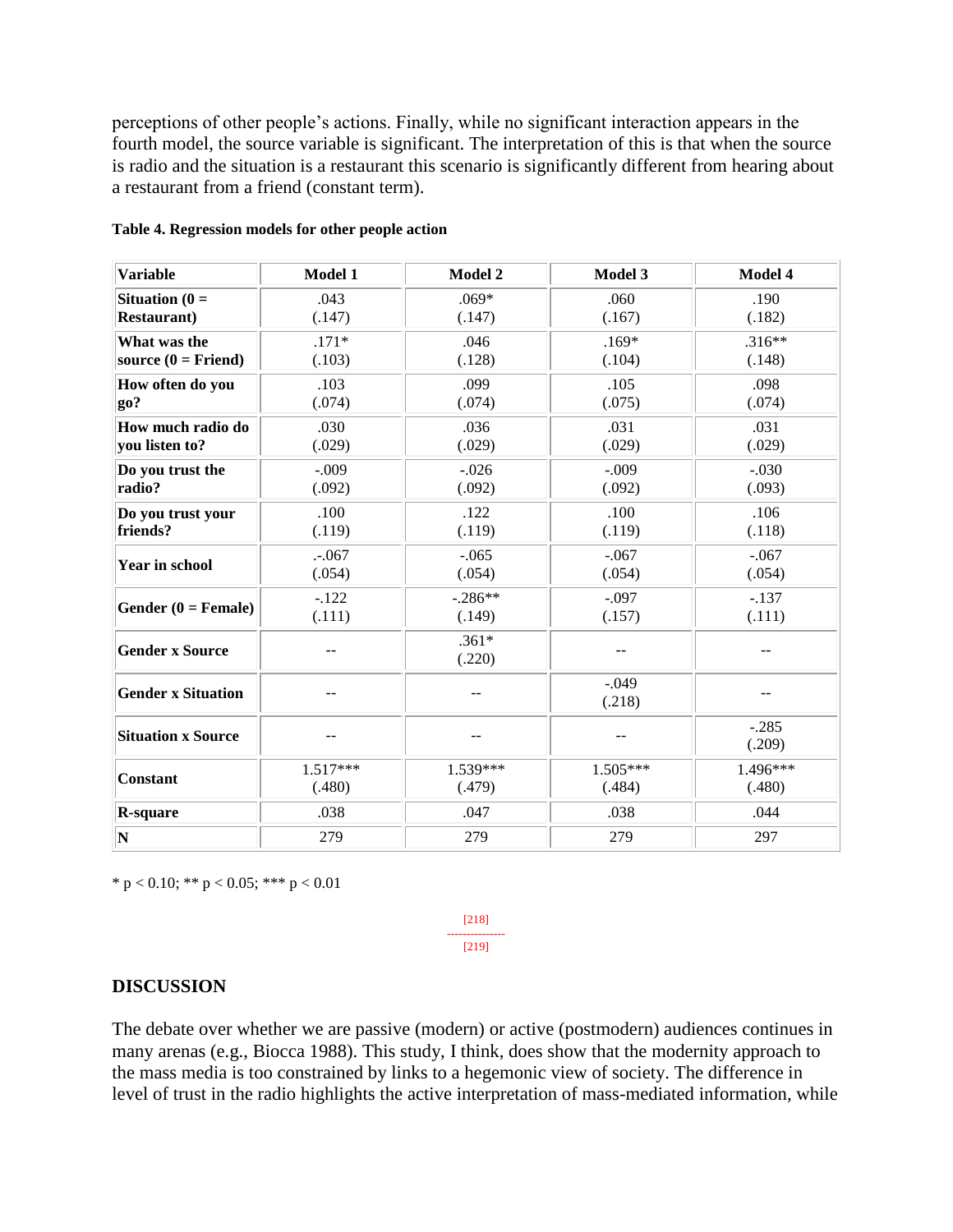a lack of correlation between trust in friends and radio  $(r = .0025)$  emphasizes that I have not captured some trust factor that is high for some respondents and low for others. Instead, respondents perceive themselves using information sources on a situational basis. While not absolute evidence that this is a postmodern age of active information consumers, these findings do tend to favor that interpretation.

The above interpretation should also take into further account information sources. If we look more closely at the differences between using a friend or the radio as an information source (Table 1), we see that these are not treated the same. First, it is more likely that the self will act on the information if it is coming from a friend (2.245 vs. 2.195). Second, there is a bigger difference between the actions of self and others upon hearing from a friend than when hearing from the radio. This fits with the modernity approach, in that the mass media are expected to be authorities across various situations. Postmodern theorists, on the other hand, may argue that modernity is characterized by general levels of trust across situations, and that these differences reflect active participation in all exchanges of information. The fact that these differences are based largely on situational context is further proof of this interpretation.

The idea of gender differences in terms of message context needs further development. I would think that feminine theorists would be interested in finding out if men do more to distinguish between communication sources (does not mean their decisions are correct), while the socialization of women to be nurturing and caregivers weakens their ability to treat communication sources differently – they are expected to be kind and understanding to all. If this is the case, and the weak interaction terms makes this a very tentative case, it could possibly be used to demonstrate that women hold onto an ideology of modernity, while men have entered a postmodern state. I expect this stance to be voraciously debated, debunked, and advocated.

> [219] --------------- [220]

Finally, I must admit that I have always questioned the generalists that stand by their grand theories of modernity, postmodernity, poststructuralism, and so forth. What led me to use these frameworks was the lack of romance and understanding conveyed by the terms "active and passive audiences." Modernity and postmodernity do offer perspectives on which to develop more insightful and useful approaches to both media organizations and audiences. Whether or not more useful terms and perspectives can be developed is a function of our own interpretations and actions.

## **FOOTNOTES**

**1** The basic premise of the third-person effect is that individuals will feel that they are less susceptible to mass media information than other people, and this effect typically increases as one moves further from the self (e.g., friends vs. generalized others) (e.g., Fields and Schuman 1976; Gunther 1991).

**2** "Act on the information" refers to going to either the concert or the restaurant. While not going the concert or restaurant is also an "act," I use this terminology for heuristic purposes.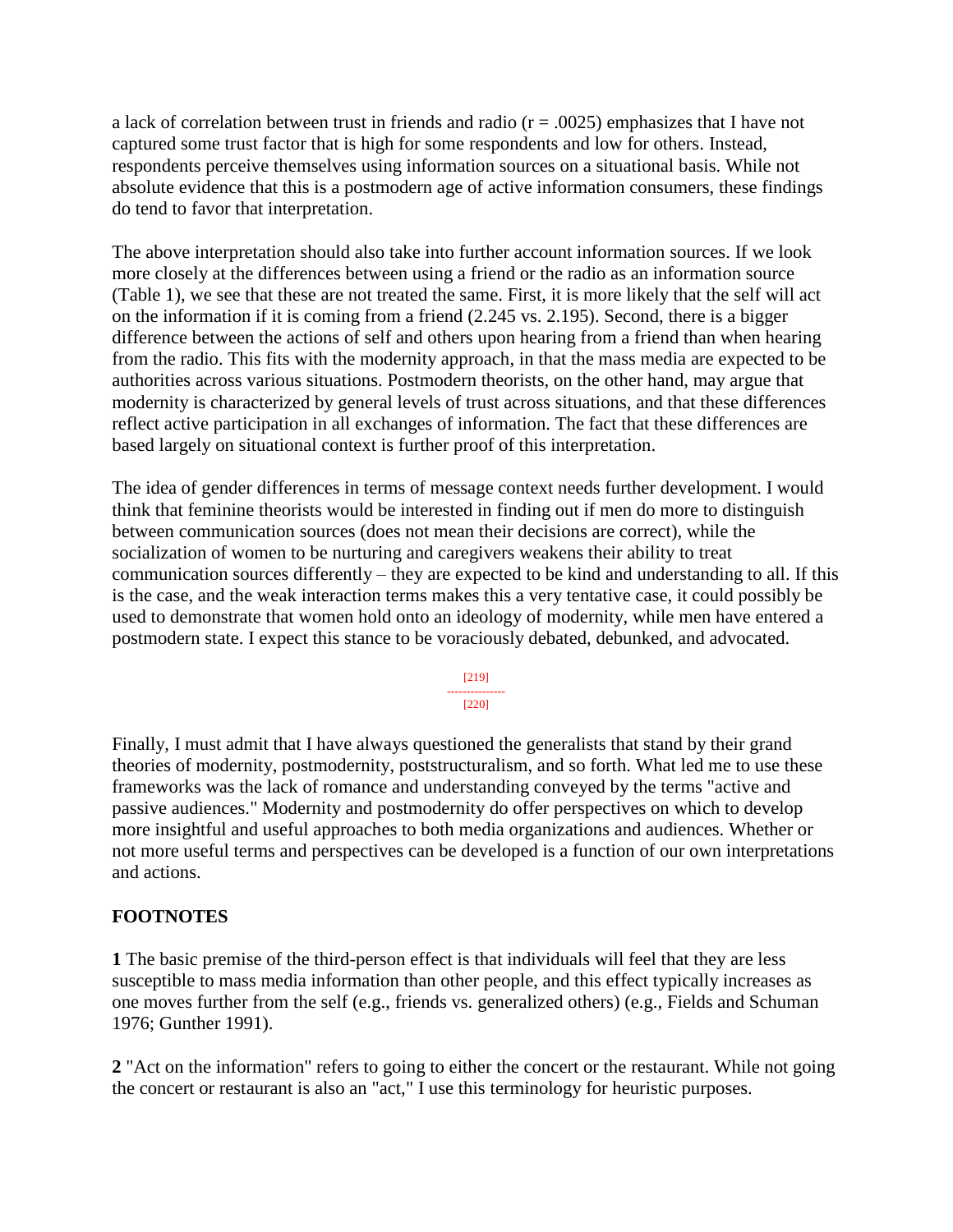**3** The frequency of going to eat or attending concerts was coded as follows:

 $1 = Not$  very often (less than once a month for restaurants; less than once a year for concerts).

 $2 =$  Sometimes (less than once a week but more than once a month of restaurants; less than once a month but more than once a year for concerts).

3 = Often (more than once a week for restaurants; more than once a month for concerts).

[220] --------------- [221]

## **REFERENCES**

Atwood, Erwin L. (1994). "Illusions of Media Power: The third-person effect." *Journalism Quarterly* 71:269-281.

Bagdikian, Ben H. (1992). *The Media Monopoly (4th ed)*. Boston: Beacon Press.

Bauman, Zygmunt. (1992). *Intimations of Postmodernity*. New York: Routledge.

Bauman, Zygmunt. (1999). "The Self in Consumer Society." *The Hedgehog Review* 1:35-40.

Berelson, Bernard R., Paul F. Lazarsfeld, and William N. McPhee. (1954). *Voting*. Chicago: University of Chicago Press.

Biocca, Frank A. (1988). "Opposing Conceptions of the Audience: The active and passive hemispheres of mass communication theory." *Communication Yearbook* 11:51-80.

Chew, Fiona and Sushma Palmer. (1994). "Interest, the Knowledge Gap, and Television Programming." *Journal of Broadcasting and Electronic Media* 24:271-287.

Dowd, James J. (1996). "An Act Made Perfect in Habit: The self in the postmodern age." *Current Perspectives in Social Theory* 16:237-263.

Duck, Julie M. and Barbara-Ann Mullin. (1995). "The Perceived Impact of the Mass Media: Reconsidering the third person effect." European Journal of Social Psychology 25:77-93.

Fields, James M. and Howard Schuman. (1976). "Public Beliefs about the Beliefs of the Public." *Public Opinion Quarterly* 40:427-448.

> [221] --------------- [222]

Fiske, John. (1992). "Audiencing: A cultural-studies approach to watching television." *Poetics* 21:345-359

Frankfort-Nachmias, Chava. (1997). *Social Statistics for a Diverse Society*. Thousand Oaks, CA: Pine Forge.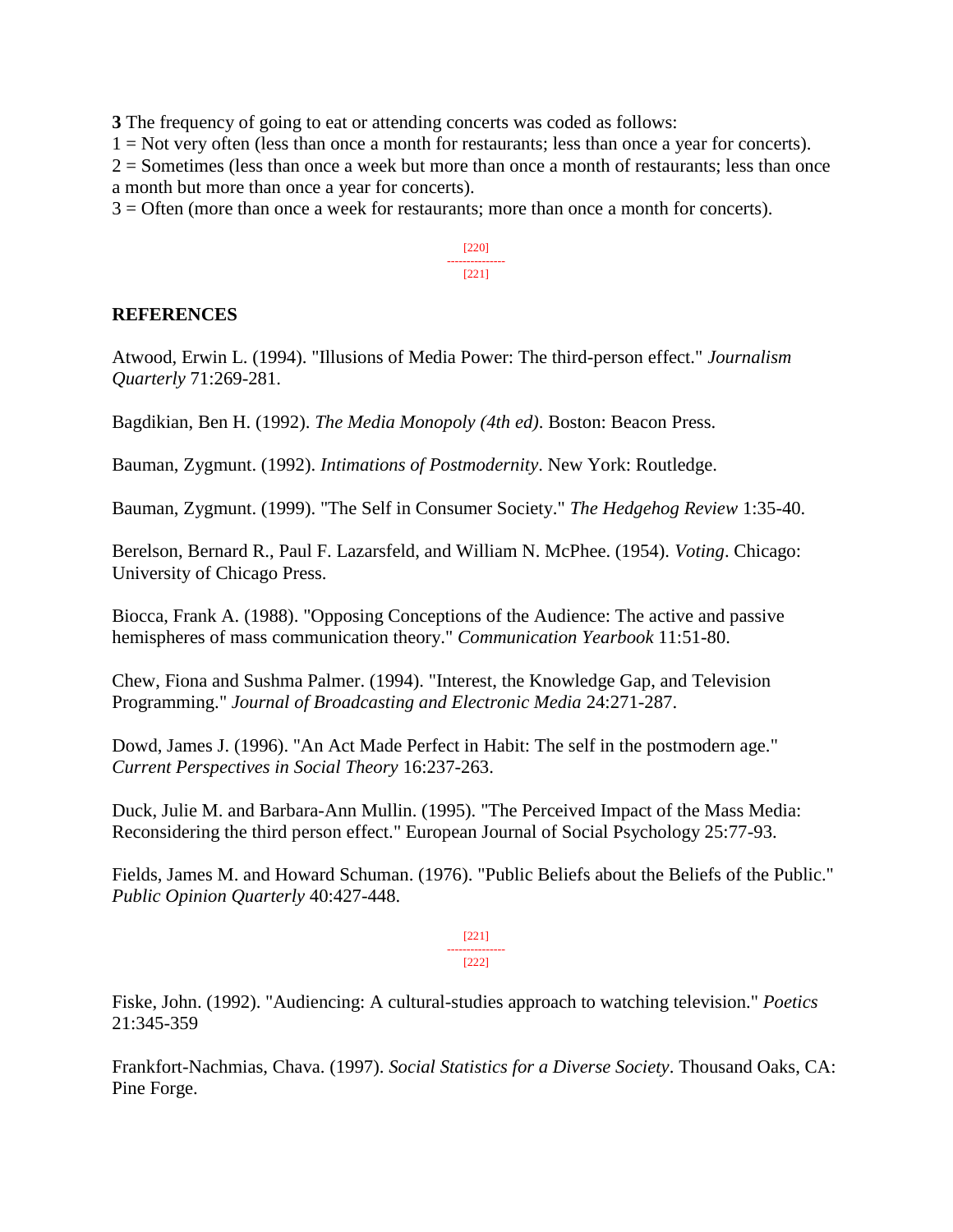Frankfurt Institute for Social Research. (1972). *Aspects of Sociology*. Boston: Beacon Press.

Gamson, William A. (1992). *Talking Politics*. New York: Cambridge University Press.

Gamson, William A., David Croteau, William Hoynes, and Theodore Sasson. (1992). "Media Images and the Social Construction of Reality." *Annual Review of Sociology* 18:373-393.

Gergen, Kenneth J. (1999). "The Self: Death by technology." *The Hedgehog Review* 1:25-33.

Giddens, Anthony. (1991). *Modernity and Self-Identity*. Stanford, CA: Stanford University Press.

Gunther, Albert. (1991). "What We Think Others Think: Causes and consequences in the thirdperson effect," *Communication Research* 18:355-372.

Hardt, Hanno. (1992). *Critical Communication Studies*. New York: Routledge.

Hoijer, Birgitta. (1992). "Reception of Television Narration as a Socio-cognitive Process: A schema-theoretical outline." *Poetics* 21:283-304.

Ibarra, Herminia. (1997). "Paving an Alternative Route: Gender differences in managerial networks." *Social Psychology Quarterly* 60:91-102.

Katz, Elihu. (1957). "The Two-Step Flow of Communication: An up-to-date report on an hypothesis." *Public Opinion Quarterly* 21:61-78.

> [222] --------------- [223]

Lyotard, Jean-Francois. (1993). "Defining the Postmodern." Pp. 170-173 in *The Cultural Studies Reader*, edited by Simon During. New York: Routledge.

Marcuse, Herbert. (1964). *One Dimensional Man*. Boston: Beacon Press.

Mitroff, Ian I. and Warren Bennis. (1989). *The Unreality Industry*. New York: Oxford University Press.

Morley, David. (1980). *The Nationwide Audience*. London, UK: British Film Institute.

Purcell, Kristen. (1997). "Towards a Communication Dialectic: Embedded technology and the enhancement of place." *Sociological Inquiry* 67:101-112.

Ridgeway, Cecilia L., Cathryn Johnson, and David Diekema. (1994). "External Status, Legitimacy, and Compliance in Male and Female Groups." *Social Forces* 72:1051-1077.

Rubin, Alan M. and Rebecca B. Rubin. (1985). "Interface of Personal and Mediated Communication: A research agenda." *Critical Studies of Mass Communication* 2:36-53.